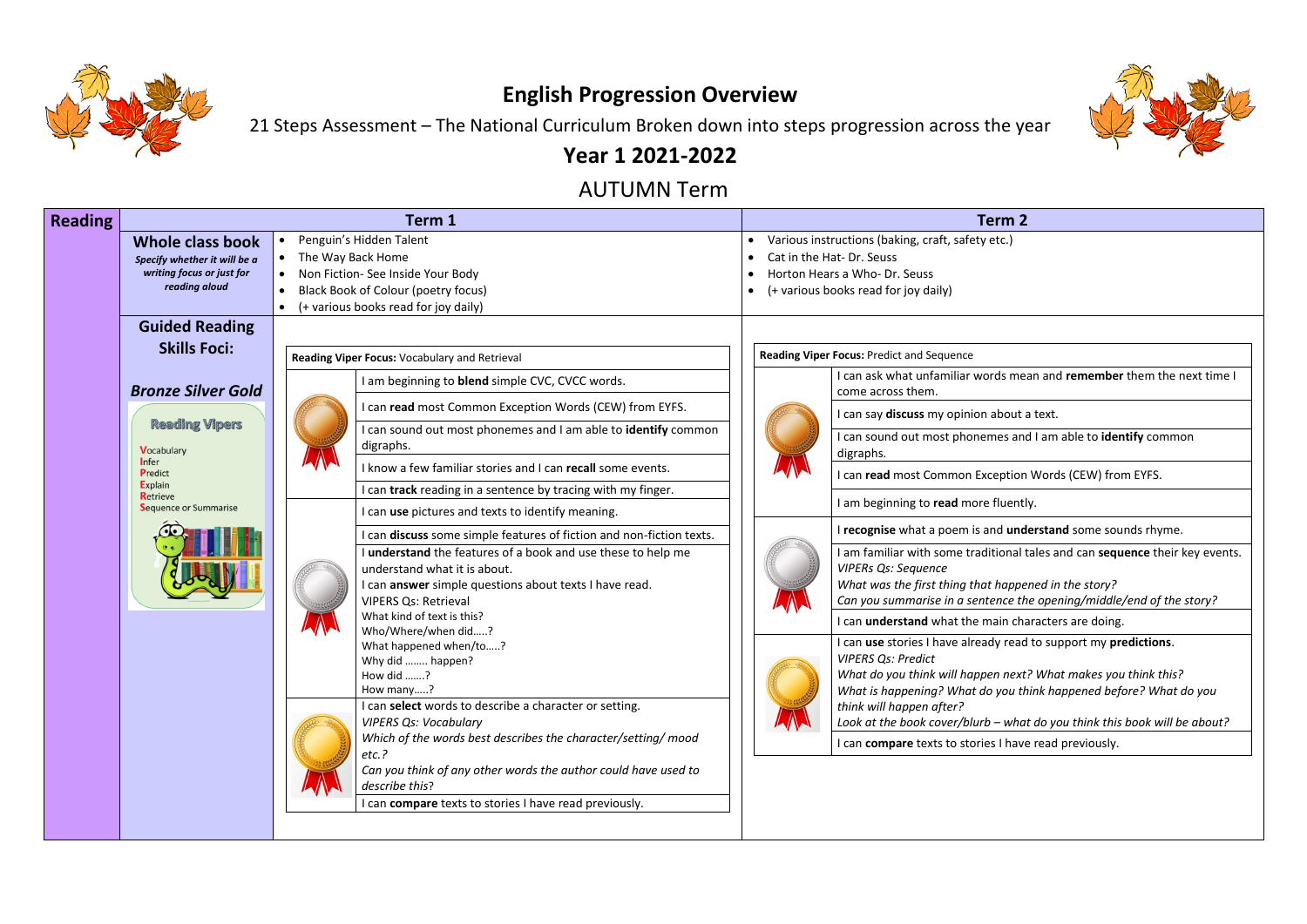| <b>Words Reading:</b><br>Curriculum)<br>I can sound out most phonemes and I am able to identify common digraphs.<br>$\bullet$<br>I am beginning to blend simple CVC, CVCC words.<br>$\bullet$<br>I am learning new GPCs.<br>$\bullet$<br>I can read most Common Exception Words (CEW) from EYFS.<br>$\bullet$<br>Comprehension:<br>I know a few familiar stories and I can recall some events.<br>I can use pictures and texts to identify meaning.<br>$\bullet$<br>I can discuss some simple features; answering questions relating to, for example, changes in font size, details in illustrations or diagrams, identifying when somebody is<br>$\bullet$<br>speaking.<br>I understand the features of a book and use these to help me understand what it is about. E.g Title, blurb - I can join in with group reading of familiar stories.<br>$\bullet$<br>I can ask what unfamiliar words mean and remember them the next time I come across them.<br>$\bullet$<br>I recognise what a poem is and understand some sounds rhyme.<br>$\bullet$<br>I am familiar with some traditional tales and I know some of the features.<br>$\bullet$ |                                                    |                      |                                                                                                                                                                                                         |                                                                                                                                                                          |                                                                                                                                                                                                                                                         |                                                                                 |                                                                                               |                                                                                   |                                                                         |                                                                                                  |                                                                                               |                                                                                                   |                                                                    |                                                                                                                  |                                                                                                                      |                                                                                                                       |  |
|----------------------------------------------------------------------------------------------------------------------------------------------------------------------------------------------------------------------------------------------------------------------------------------------------------------------------------------------------------------------------------------------------------------------------------------------------------------------------------------------------------------------------------------------------------------------------------------------------------------------------------------------------------------------------------------------------------------------------------------------------------------------------------------------------------------------------------------------------------------------------------------------------------------------------------------------------------------------------------------------------------------------------------------------------------------------------------------------------------------------------------------------|----------------------------------------------------|----------------------|---------------------------------------------------------------------------------------------------------------------------------------------------------------------------------------------------------|--------------------------------------------------------------------------------------------------------------------------------------------------------------------------|---------------------------------------------------------------------------------------------------------------------------------------------------------------------------------------------------------------------------------------------------------|---------------------------------------------------------------------------------|-----------------------------------------------------------------------------------------------|-----------------------------------------------------------------------------------|-------------------------------------------------------------------------|--------------------------------------------------------------------------------------------------|-----------------------------------------------------------------------------------------------|---------------------------------------------------------------------------------------------------|--------------------------------------------------------------------|------------------------------------------------------------------------------------------------------------------|----------------------------------------------------------------------------------------------------------------------|-----------------------------------------------------------------------------------------------------------------------|--|
|                                                                                                                                                                                                                                                                                                                                                                                                                                                                                                                                                                                                                                                                                                                                                                                                                                                                                                                                                                                                                                                                                                                                              |                                                    |                      | I can say what I like about a story.<br><b>Making Inferences:</b><br>I can use stories I have already read to support my predictions.<br>I can understand what the main characters are doing.<br>Term 1 |                                                                                                                                                                          |                                                                                                                                                                                                                                                         |                                                                                 |                                                                                               |                                                                                   |                                                                         |                                                                                                  |                                                                                               |                                                                                                   |                                                                    |                                                                                                                  |                                                                                                                      |                                                                                                                       |  |
|                                                                                                                                                                                                                                                                                                                                                                                                                                                                                                                                                                                                                                                                                                                                                                                                                                                                                                                                                                                                                                                                                                                                              |                                                    |                      |                                                                                                                                                                                                         |                                                                                                                                                                          |                                                                                                                                                                                                                                                         |                                                                                 |                                                                                               | Term 2                                                                            |                                                                         |                                                                                                  |                                                                                               |                                                                                                   |                                                                    |                                                                                                                  |                                                                                                                      |                                                                                                                       |  |
|                                                                                                                                                                                                                                                                                                                                                                                                                                                                                                                                                                                                                                                                                                                                                                                                                                                                                                                                                                                                                                                                                                                                              |                                                    | Week 1               | Week 2                                                                                                                                                                                                  | Week 3                                                                                                                                                                   | Week 4                                                                                                                                                                                                                                                  | Week 5                                                                          | Week 6                                                                                        | Week 7                                                                            | Week 8                                                                  | Week 1                                                                                           | Week 2                                                                                        | Week 3                                                                                            | Week 4                                                             | Week 5                                                                                                           | Week 6                                                                                                               | Week 7<br>$(4 \text{ days})$                                                                                          |  |
|                                                                                                                                                                                                                                                                                                                                                                                                                                                                                                                                                                                                                                                                                                                                                                                                                                                                                                                                                                                                                                                                                                                                              | <b>Phonics – Letters and Sounds</b><br>Progression | 2 days<br>assessment | Phase 3<br>Week 5:<br>ar or igh<br>ur<br>my for<br>too<br>Phase 3<br>Week 6:<br>ow oi<br>you this                                                                                                       | Phase 3<br>Week 6:<br>ear er<br>that they<br>Phase 3<br>Week 7:<br>air ure<br>then<br>them<br>Phase 4<br>Week 1<br>he she<br>me we<br>be<br>Phase 4<br>Week 2<br>was you | Phase 3<br>Week 8:<br><b>Apply</b><br>her now<br><u>Phase 3</u><br><u>Week 9:</u><br><b>Apply</b><br>all look<br>Phase 3<br><b>Week 10:</b><br><b>Apply</b><br>are down<br>Phase 4<br>Week 3<br>were there<br>little one<br>Phase 4<br>Week 4<br>my her | Phase 5<br>Week 1:<br>ay ou<br>Read:<br>oh old<br>their<br>Spell:<br>said<br>SO | Phase 5<br>Week 1:<br>ie ea<br><u>Read:</u><br>oh old<br>their<br>Spell:<br>said<br><b>SO</b> | Phase 5<br>Week 2:<br>oy ir<br>Read:<br>people<br>house<br>Spell:<br>have<br>like | Phase 5<br>Week 2:<br>ue aw<br>Read:<br>about<br>Spell:<br>have<br>like | Phase 5<br>Week 3:<br>wh ph<br>ew<br>Read:<br>Mr<br>Mrs<br>don't<br>by<br>Spell:<br>some<br>come | Phase 5<br>Week 4:<br>oe au ey<br>Read:<br>looked<br>time<br>your<br>called<br>Spell:<br>were | Phase 5<br>Week 4:<br>$a_e$ e $_e$<br>Read:<br>looked<br>time<br>your<br>called<br>Spell:<br>were | Phase 5<br>Week 5:<br>i_e o_e<br>Read:<br>asked<br>Spell:<br>there | Phase 5<br>Week 5:<br>$u_e$<br>(plus other<br>spilt<br>digraphs<br>revisit)<br>Read:<br>asked<br>Spell:<br>there | Phase 5<br><u>Week 6:</u><br>Alt. pron.<br>for i and<br>$\Omega$<br>Read:<br>water<br>where<br>day<br>Spell:<br>when | Phase 5<br><b>Week 7:</b><br>Alt. pron.<br>for c and<br>g<br>Read:<br>who<br>because<br>Spell:<br>out<br>made<br>came |  |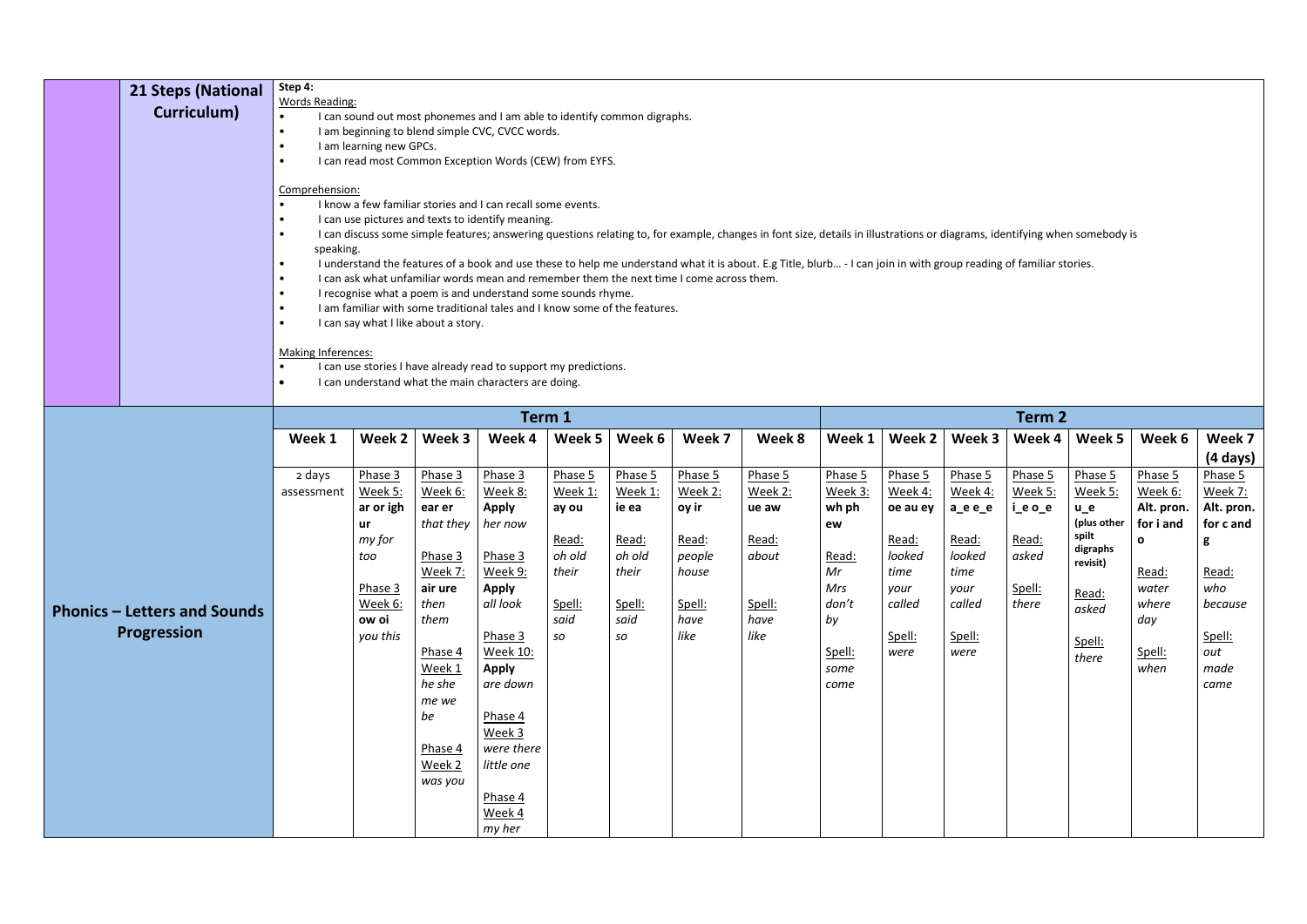|                             | Step 4                                                                                                  |                                                                                                        |                                                  |                                                                                     |                             |                            |                                                                                                                                  |                     |           |                                     |                       |                          |        |            |                    |                       |
|-----------------------------|---------------------------------------------------------------------------------------------------------|--------------------------------------------------------------------------------------------------------|--------------------------------------------------|-------------------------------------------------------------------------------------|-----------------------------|----------------------------|----------------------------------------------------------------------------------------------------------------------------------|---------------------|-----------|-------------------------------------|-----------------------|--------------------------|--------|------------|--------------------|-----------------------|
| Spelling $-21$ Steps        | $\bullet$                                                                                               |                                                                                                        |                                                  | I am beginning to spell common exception words.                                     |                             |                            |                                                                                                                                  |                     |           |                                     |                       |                          |        |            |                    |                       |
|                             | $\bullet$                                                                                               |                                                                                                        |                                                  | I am beginning to name the letters of the alphabet.                                 |                             |                            |                                                                                                                                  |                     |           |                                     |                       |                          |        |            |                    |                       |
| (National Curriculum)       | $\bullet$                                                                                               |                                                                                                        | I can 'ing' to basic root words (verbally).      |                                                                                     |                             |                            |                                                                                                                                  |                     |           |                                     |                       |                          |        |            |                    |                       |
|                             | $\bullet$                                                                                               | I know a verb as a 'doing word'.                                                                       |                                                  |                                                                                     |                             |                            |                                                                                                                                  |                     |           |                                     |                       |                          |        |            |                    |                       |
| (Linked to Phonics and      | $\bullet$                                                                                               |                                                                                                        | I can say a word slowly to hear all the phonemes |                                                                                     |                             |                            |                                                                                                                                  |                     |           |                                     |                       |                          |        |            |                    |                       |
|                             | $\bullet$                                                                                               |                                                                                                        |                                                  | I can segment spoken words into individual phonemes                                 |                             |                            |                                                                                                                                  |                     |           |                                     |                       |                          |        |            |                    |                       |
| <b>Reading progression)</b> | $\bullet$                                                                                               |                                                                                                        |                                                  |                                                                                     |                             |                            | I can represent the phonemes I hear with phonically plausible spellings (i.e. not always correctly)                              |                     |           |                                     |                       |                          |        |            |                    |                       |
|                             |                                                                                                         |                                                                                                        |                                                  |                                                                                     |                             |                            |                                                                                                                                  |                     |           |                                     |                       |                          |        |            |                    |                       |
|                             |                                                                                                         |                                                                                                        |                                                  |                                                                                     | Term 1                      |                            |                                                                                                                                  |                     |           |                                     |                       |                          | Term 2 |            |                    |                       |
| <b>Writing</b>              | Week 1                                                                                                  | Week 2                                                                                                 | Week 3                                           | Week 4                                                                              | Week 5                      | Week 6                     | Week 7                                                                                                                           | Week 8              |           | Week 1                              | <b>Week 2</b>         | Week 3                   | Week 4 | Week 5     | Week 6             | Week 7                |
|                             |                                                                                                         |                                                                                                        |                                                  |                                                                                     |                             |                            |                                                                                                                                  |                     |           |                                     |                       |                          |        |            |                    |                       |
|                             | $(2 \text{ days})$                                                                                      |                                                                                                        |                                                  |                                                                                     |                             |                            |                                                                                                                                  |                     |           |                                     |                       |                          |        |            |                    | (4 days)              |
|                             |                                                                                                         |                                                                                                        |                                                  |                                                                                     |                             |                            | <b>Non</b>                                                                                                                       |                     |           |                                     |                       |                          |        |            |                    |                       |
|                             |                                                                                                         |                                                                                                        |                                                  |                                                                                     | <b>Fiction-</b>             |                            |                                                                                                                                  |                     |           |                                     |                       |                          |        |            |                    |                       |
| <b>Genre/Composition</b>    | <b>Class Rules</b>                                                                                      |                                                                                                        | <b>Collaborative The Way Back</b>                |                                                                                     |                             | <b>Poetry-Little Black</b> | Captions/                                                                                                                        | <b>Instructions</b> |           |                                     |                       | <b>Fiction- Dr Seuss</b> |        |            |                    | Recount               |
|                             | $(2 \text{ days})$                                                                                      |                                                                                                        | Home                                             |                                                                                     |                             | <b>Book of Colour</b>      | Labels/<br>Craft                                                                                                                 |                     |           | Cat in the Hat & Horton Hears a Who |                       |                          |        |            |                    | <b>Christmas Play</b> |
|                             |                                                                                                         |                                                                                                        |                                                  |                                                                                     |                             |                            | <b>Simple</b>                                                                                                                    |                     |           |                                     |                       |                          |        |            |                    |                       |
|                             |                                                                                                         |                                                                                                        |                                                  |                                                                                     |                             |                            | <b>Sentences</b>                                                                                                                 |                     |           |                                     |                       |                          |        |            |                    |                       |
|                             | CL and<br>$\bullet$                                                                                     | <b>Fictional writing</b><br>• Assessment Piece<br>Adjectives and<br>Number<br>• Applicati<br>$\bullet$ |                                                  |                                                                                     |                             |                            |                                                                                                                                  |                     |           |                                     |                       |                          |        | Past tense |                    |                       |
|                             | Sentence<br>$\bullet$                                                                                   | $\bullet$ CL and .                                                                                     |                                                  |                                                                                     | nouns.                      |                            | on of                                                                                                                            | ed lists            | $\bullet$ |                                     | Reading stories aloud |                          |        |            | Verbs<br>$\bullet$ |                       |
|                             | Introduce<br>known<br>Verbs<br>• Drama/Role Play<br>$\bullet$<br>• Adjectives<br>structure<br>$\bullet$ |                                                                                                        |                                                  |                                                                                     |                             |                            |                                                                                                                                  |                     |           |                                     |                       |                          |        |            |                    |                       |
|                             | Verbs<br>$\bullet$                                                                                      | • Prediction                                                                                           |                                                  |                                                                                     |                             | Language Through           | GPCs                                                                                                                             | Time                |           |                                     | • Imaginative writing |                          |        |            |                    |                       |
|                             |                                                                                                         | • Question writing                                                                                     |                                                  |                                                                                     | Colour                      |                            | • Simple                                                                                                                         | openers             |           |                                     |                       |                          |        |            |                    |                       |
|                             |                                                                                                         | • Description                                                                                          |                                                  |                                                                                     | Description<br>$\bullet$    |                            | sentence                                                                                                                         | CL and.             |           |                                     |                       |                          |        |            |                    |                       |
|                             |                                                                                                         | • Sentence structure                                                                                   |                                                  |                                                                                     | structure<br>HA- commas for |                            |                                                                                                                                  |                     |           |                                     |                       |                          |        |            |                    |                       |
|                             |                                                                                                         |                                                                                                        | • Adjectives and nouns                           |                                                                                     | expanded noun               |                            |                                                                                                                                  |                     |           |                                     |                       |                          |        |            |                    |                       |
|                             |                                                                                                         | • Labelling                                                                                            |                                                  |                                                                                     | phrases                     |                            |                                                                                                                                  |                     |           |                                     |                       |                          |        |            |                    |                       |
|                             | <b>Composition:</b>                                                                                     |                                                                                                        |                                                  |                                                                                     |                             |                            |                                                                                                                                  |                     |           |                                     |                       |                          |        |            |                    |                       |
|                             | <b>Step 4-6:</b>                                                                                        |                                                                                                        |                                                  |                                                                                     |                             |                            |                                                                                                                                  |                     |           |                                     |                       |                          |        |            |                    |                       |
|                             | $\bullet$                                                                                               |                                                                                                        |                                                  | I can plan or say aloud what I am going to write about.                             |                             |                            |                                                                                                                                  |                     |           |                                     |                       |                          |        |            |                    |                       |
| <b>Writing:</b>             | $\bullet$                                                                                               |                                                                                                        | I can compose a sentence orally before writing.  |                                                                                     |                             |                            |                                                                                                                                  |                     |           |                                     |                       |                          |        |            |                    |                       |
|                             | $\bullet$                                                                                               |                                                                                                        |                                                  |                                                                                     |                             |                            | I can repeat my sentence before writing so that it is clear in my head and helps me to remember it.                              |                     |           |                                     |                       |                          |        |            |                    |                       |
| (Including EGPS)            | $\bullet$                                                                                               |                                                                                                        |                                                  | I can sequence sentences to form short narratives.                                  |                             |                            |                                                                                                                                  |                     |           |                                     |                       |                          |        |            |                    |                       |
| 21 Steps                    | $\bullet$                                                                                               |                                                                                                        |                                                  |                                                                                     |                             |                            | I can write in a variety of different genre including poetry, real events, and fictional experiences and for different purposes. |                     |           |                                     |                       |                          |        |            |                    |                       |
| (National Curriculum)       | $\bullet$                                                                                               |                                                                                                        |                                                  | I can use and apply what I have learnt through sentence and word work.              |                             |                            |                                                                                                                                  |                     |           |                                     |                       |                          |        |            |                    |                       |
|                             | $\bullet$                                                                                               |                                                                                                        |                                                  | I can re-read what I have written to check that it makes sense.                     |                             |                            |                                                                                                                                  |                     |           |                                     |                       |                          |        |            |                    |                       |
|                             | $\bullet$                                                                                               |                                                                                                        |                                                  | I can read aloud my writing clearly enough to be heard by my peers and the teacher. |                             |                            |                                                                                                                                  |                     |           |                                     |                       |                          |        |            |                    |                       |
|                             | $\bullet$                                                                                               |                                                                                                        |                                                  | I can evaluate what I have written with the teacher or another pupil.               |                             |                            |                                                                                                                                  |                     |           |                                     |                       |                          |        |            |                    |                       |
|                             |                                                                                                         |                                                                                                        |                                                  |                                                                                     |                             |                            |                                                                                                                                  |                     |           |                                     |                       |                          |        |            |                    |                       |
|                             | <b>Vocabulary and Grammar:</b>                                                                          |                                                                                                        |                                                  |                                                                                     |                             |                            |                                                                                                                                  |                     |           |                                     |                       |                          |        |            |                    |                       |
|                             | Step 4:                                                                                                 |                                                                                                        |                                                  |                                                                                     |                             |                            |                                                                                                                                  |                     |           |                                     |                       |                          |        |            |                    |                       |
|                             | $\bullet$                                                                                               | I use a simple sentence structure.                                                                     |                                                  |                                                                                     |                             |                            |                                                                                                                                  |                     |           |                                     |                       |                          |        |            |                    |                       |
|                             | $\bullet$                                                                                               | I understand what a statement is.                                                                      |                                                  |                                                                                     |                             |                            |                                                                                                                                  |                     |           |                                     |                       |                          |        |            |                    |                       |
|                             | $\bullet$                                                                                               | I understand what a question is.                                                                       |                                                  |                                                                                     |                             |                            |                                                                                                                                  |                     |           |                                     |                       |                          |        |            |                    |                       |
|                             | I understand what an exclamation is.<br>$\bullet$                                                       |                                                                                                        |                                                  |                                                                                     |                             |                            |                                                                                                                                  |                     |           |                                     |                       |                          |        |            |                    |                       |
|                             | <b>Punctuation:</b>                                                                                     |                                                                                                        |                                                  |                                                                                     |                             |                            |                                                                                                                                  |                     |           |                                     |                       |                          |        |            |                    |                       |
|                             | Step 4:                                                                                                 |                                                                                                        |                                                  |                                                                                     |                             |                            |                                                                                                                                  |                     |           |                                     |                       |                          |        |            |                    |                       |
|                             |                                                                                                         |                                                                                                        |                                                  |                                                                                     |                             |                            |                                                                                                                                  |                     |           |                                     |                       |                          |        |            |                    |                       |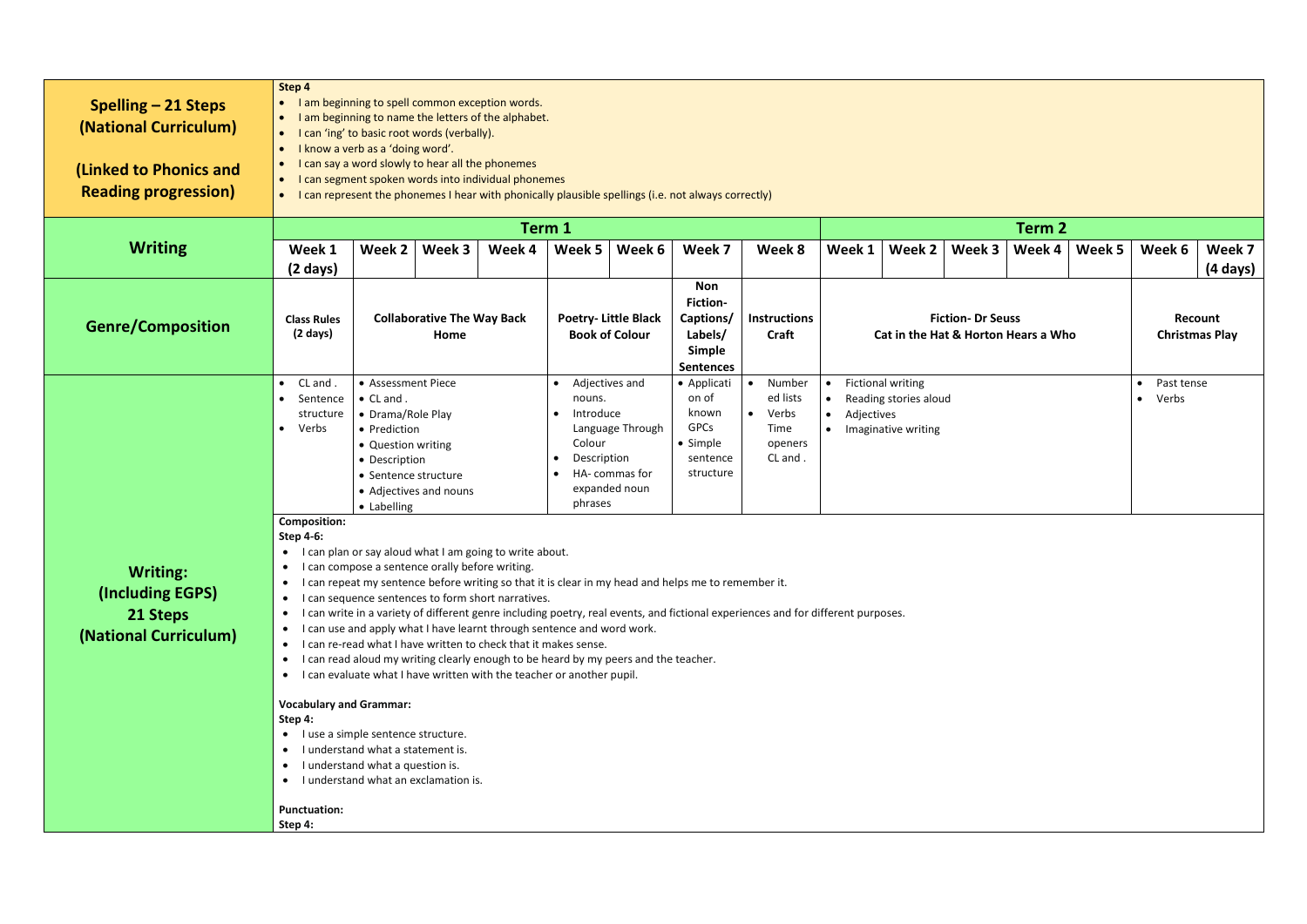|                                            | I can leave spaces between my words to help the reader see what I have written.<br>I use full stops.<br>I can match familiar looking capital and lower case letters<br>can write capital letters at the start of some words e.g. my name                                                                                                                                                        |
|--------------------------------------------|-------------------------------------------------------------------------------------------------------------------------------------------------------------------------------------------------------------------------------------------------------------------------------------------------------------------------------------------------------------------------------------------------|
| Handwriting:<br><b>National Curriculum</b> | Pupils should be taught to:<br>Sit correctly at a table, holding a pencil comfortably and correctly<br>Begin to form lower-case letters in the correct direction, starting and finishing in the right place<br>Form capital letters<br>Form digits 0-9<br>Understand which letters belong to which handwriting 'families' (i.e. letters that are formed in similar ways) and to practise these. |
| Handwriting:<br>21 Steps                   | Step 4:<br>I can sit correctly at the table.<br>I can hold a pencil comfortably and correctly, appropriately to my 'preferred' hand<br>I am beginning to write lower case letters in the correct direction, starting and finishing in the correct place.<br>I can form the digits 0-9.<br>I can form some capital letters                                                                       |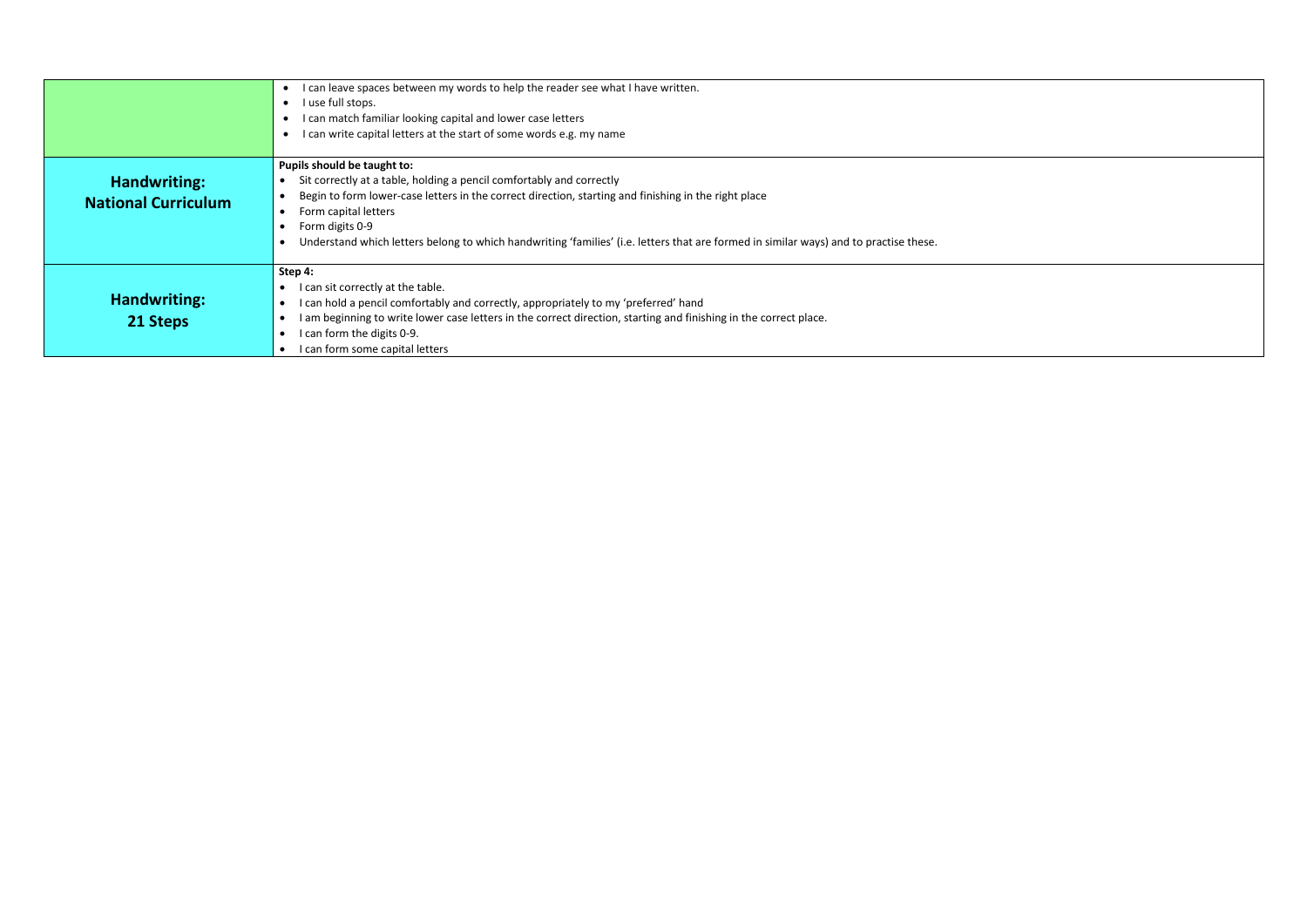

# **English Coverage**

**Year 1 2021-2022**

SPRING Term

*Who is your favourite character? Why? Why do you think all the main characters are girls in this book? Would you like to live in this setting? Why/why not? <i>Ishange about this story? do you like about it?* I the beginning, middle and end of a story in my own

**d** how the characters have an **impact** on the main

| <b>Reading</b> |                                                                                                                                                                                                                     | Term <sub>3</sub>                                                                                                                                                                                                                                                                                                                                                                                                                                                                                                                                                                                                                                                                                                                                                                                                                                                                                                                                                                                                                                                               | Term 4                                                                                                                                                                                                                                                                                                                                                                                                                                                                                                                                                                                                                                                                                                                                               |  |  |  |  |
|----------------|---------------------------------------------------------------------------------------------------------------------------------------------------------------------------------------------------------------------|---------------------------------------------------------------------------------------------------------------------------------------------------------------------------------------------------------------------------------------------------------------------------------------------------------------------------------------------------------------------------------------------------------------------------------------------------------------------------------------------------------------------------------------------------------------------------------------------------------------------------------------------------------------------------------------------------------------------------------------------------------------------------------------------------------------------------------------------------------------------------------------------------------------------------------------------------------------------------------------------------------------------------------------------------------------------------------|------------------------------------------------------------------------------------------------------------------------------------------------------------------------------------------------------------------------------------------------------------------------------------------------------------------------------------------------------------------------------------------------------------------------------------------------------------------------------------------------------------------------------------------------------------------------------------------------------------------------------------------------------------------------------------------------------------------------------------------------------|--|--|--|--|
|                | <b>Whole class</b><br>book<br>Specify whether it will be a<br>writing focus or just for<br>reading aloud                                                                                                            | The Three Little Pigs<br>The True Story of the Three Little Pigs by Jon Scieszka<br>First News (Newspaper article focus)<br>See Inside Castles<br>Various Castle information leaflets<br>Story of Chinese New Year<br>(+ various books read for joy daily)                                                                                                                                                                                                                                                                                                                                                                                                                                                                                                                                                                                                                                                                                                                                                                                                                      | Toys in Space by Mini Grey<br>$\bullet$<br>Traction Man by Mini Grey<br>$\bullet$<br>The Night the Toys Came to Life by Enid Blyton<br>Toy Story Disney Pixar<br>(+ various books read for joy daily)                                                                                                                                                                                                                                                                                                                                                                                                                                                                                                                                                |  |  |  |  |
|                | <b>Guided Reading</b><br><b>Skills Foci:</b><br><b>Bronze Silver</b><br>Gold<br><b>Reading Vipers</b><br><b>Vocabulary</b><br>Infer<br>Predict<br><b>Explain</b><br><b>Retrieve</b><br><b>Sequence or Summarise</b> | Reading Viper Focus: Retrieve and Predict<br>can read GPCs within known words with increasing accuracy.<br>can recognise familiar words (CEW) in simple texts.<br>can list some of the differences between fiction and non-fiction.<br>I know the general structure of the texts I am reading and can make a<br>prediction based on these.<br>can <b>locate</b> and <b>retrieve</b> information from a text.<br><b>VIPERS Qs: Retrieve</b><br>What kind of text is this?<br>What/Where/When did?<br>What happened when/to?<br>Why did  happen?<br>How did ?<br>How many?<br>can make predictions about a text based on previous texts I have read.<br><b>VIPERS Qs: Predict</b><br>Look at the book cover/blurb – what do you think this book will be about?<br>What do you think will happen next? What makes you think this?<br>How does the choice of character or setting affect what will happen next?<br>What is happening? What do you think happened before? What do you think<br>will happen after?<br>What do you think the last paragraph suggests will happen next? | Reading Viper Focus: Vocabulary and Explain<br>I understand the familiar structure in ce<br>repeated language.<br>I can sound out graphemes (letters or g<br>I can recognise familiar words (CEW) in<br>I can read with increasing pace and flue<br>I can discuss feelings of the main chara<br>I can guess what new words mean, usin<br>I can give my opinion about a text.<br><b>VIPERS Qs: Explain</b><br>Who is your favourite character? Why?<br>Why do you think all the main characte.<br>Would you like to live in this setting? W<br>Is there anything you would change abo<br>Do you like this text? What do you like a<br>I can explain key events from the begin<br>words.<br>I am beginning to understand how the<br>events in a story. |  |  |  |  |
|                |                                                                                                                                                                                                                     |                                                                                                                                                                                                                                                                                                                                                                                                                                                                                                                                                                                                                                                                                                                                                                                                                                                                                                                                                                                                                                                                                 |                                                                                                                                                                                                                                                                                                                                                                                                                                                                                                                                                                                                                                                                                                                                                      |  |  |  |  |



ucture in certain stories and I can **join in** with

I letters or groups of letters) for all 40+ phonemes.

Is (CEW) in simple texts.

**I** ce and fluency

main characters within a story.

mean, using clues from my teacher.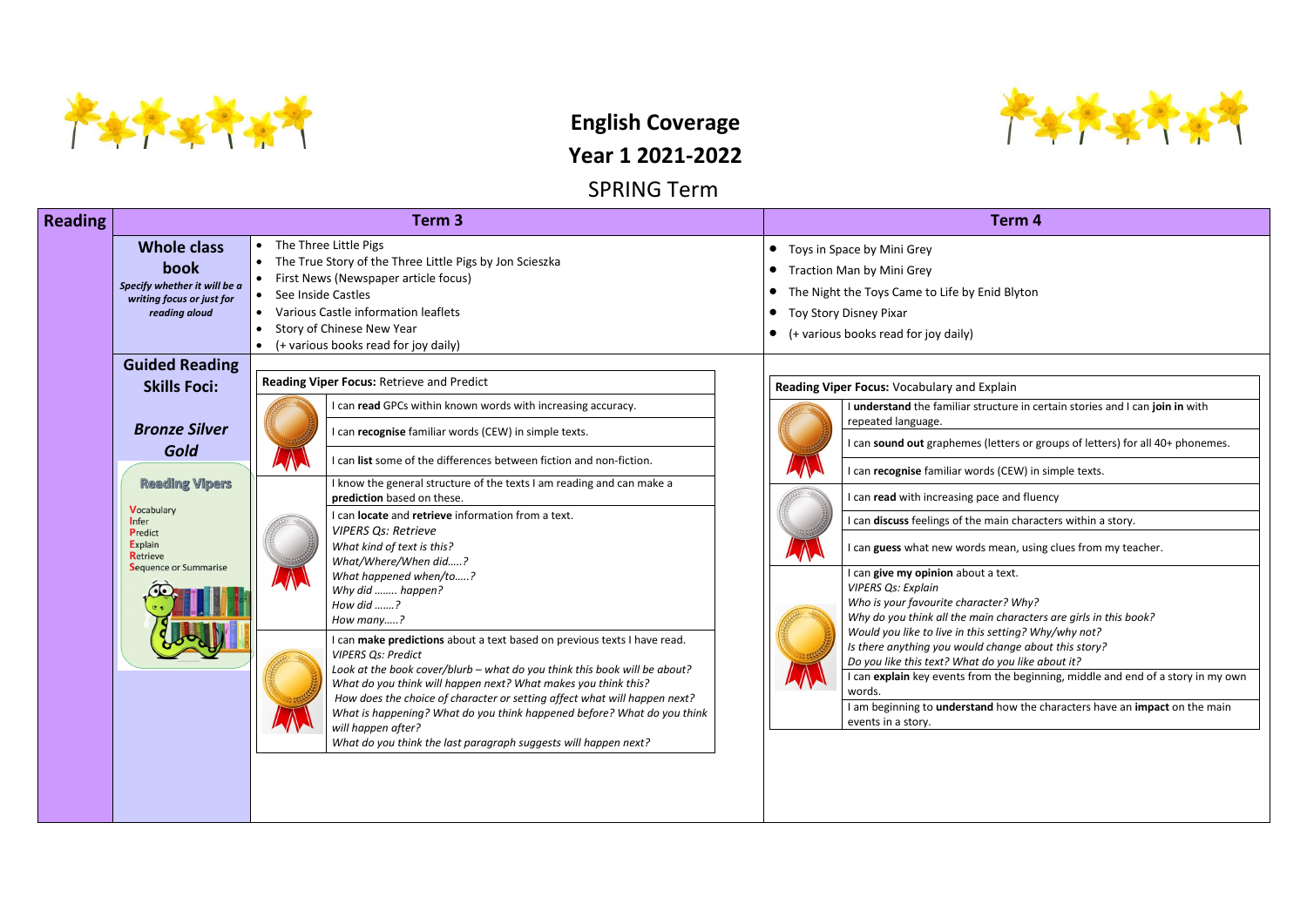| 21 Steps<br>(National<br>Curriculum)                               | Step 5:<br><b>Words Reading:</b><br>$\bullet$<br>$\bullet$<br>$\bullet$<br>$\bullet$<br>$\bullet$<br>$\bullet$<br>$\bullet$ | • I can use my phonic knowledge to sound out digraphs and split digraphs.<br>I can sound out graphemes (letters or groups of letters) for all 40+ phonemes.<br>I can read GPCs within known words with increasing accuracy.<br>I can recognise familiar words (CEW) in simple texts.<br><b>Comprehension:</b><br>I know a range of familiar stories and I can talk about the main events, such as: beginning, middle and end.<br>I can use my knowledge of texts that I have read to answer questions. E.g. what typically happens to good and bad characters?<br>I can recognise the difference between fiction and non-fiction.<br>I understand the familiar structure in certain stories and I can join in with repeated language.<br>I can use my knowledge of texts to support reading of unfamiliar words.<br>I can guess what new words mean, using clues from my teacher.<br>I understand rhyming words and how they can be used in poems.<br>$\bullet$ |                                                                                                               |                                                                                                   |                                                                                                                     |                                                                                                             |        |                                                                                                                         |                                                                                             |                                                                                |                                                                                            |                                                                                               |                                                                                            |  |  |
|--------------------------------------------------------------------|-----------------------------------------------------------------------------------------------------------------------------|-----------------------------------------------------------------------------------------------------------------------------------------------------------------------------------------------------------------------------------------------------------------------------------------------------------------------------------------------------------------------------------------------------------------------------------------------------------------------------------------------------------------------------------------------------------------------------------------------------------------------------------------------------------------------------------------------------------------------------------------------------------------------------------------------------------------------------------------------------------------------------------------------------------------------------------------------------------------|---------------------------------------------------------------------------------------------------------------|---------------------------------------------------------------------------------------------------|---------------------------------------------------------------------------------------------------------------------|-------------------------------------------------------------------------------------------------------------|--------|-------------------------------------------------------------------------------------------------------------------------|---------------------------------------------------------------------------------------------|--------------------------------------------------------------------------------|--------------------------------------------------------------------------------------------|-----------------------------------------------------------------------------------------------|--------------------------------------------------------------------------------------------|--|--|
| <b>Phonics – Letters and</b>                                       | $\bullet$<br>$\bullet$<br>$\bullet$                                                                                         | I know a few traditional tales very well and I know the key characteristics.<br><b>Making Inferences:</b><br>I am beginning to understand how the characters have an impact on the main events in a story.<br>I know the general structure of the texts I am reading and can make a prediction based on these.<br>I understand the feelings of the main characters within a story.                                                                                                                                                                                                                                                                                                                                                                                                                                                                                                                                                                              |                                                                                                               |                                                                                                   |                                                                                                                     |                                                                                                             |        |                                                                                                                         |                                                                                             |                                                                                |                                                                                            |                                                                                               |                                                                                            |  |  |
| <b>Sounds</b>                                                      | Week 1                                                                                                                      | Week 2                                                                                                                                                                                                                                                                                                                                                                                                                                                                                                                                                                                                                                                                                                                                                                                                                                                                                                                                                          | Week 3                                                                                                        | Term 3<br>Week 4                                                                                  | Week 5                                                                                                              | Week 6                                                                                                      | Week 7 | Term 4<br>Week 1<br>Week 2<br>Week 3<br>Week 6<br>Week 4<br>Week 5<br>Week 7                                            |                                                                                             |                                                                                |                                                                                            |                                                                                               |                                                                                            |  |  |
| <b>Progression</b>                                                 | $(3 \text{ days})$                                                                                                          |                                                                                                                                                                                                                                                                                                                                                                                                                                                                                                                                                                                                                                                                                                                                                                                                                                                                                                                                                                 |                                                                                                               |                                                                                                   |                                                                                                                     |                                                                                                             |        |                                                                                                                         |                                                                                             |                                                                                |                                                                                            |                                                                                               |                                                                                            |  |  |
|                                                                    | Phase 5<br>Week 8:<br>Alt. pron.<br>for u and<br>ow<br>Read:<br>again<br>different<br>Spell:<br>one<br>make<br>here         | Phase 5<br>Week 9:<br>Alt. pron.<br>for ie and<br>ea<br>Read:<br>thought<br>any<br>saw<br>Spell:<br>do                                                                                                                                                                                                                                                                                                                                                                                                                                                                                                                                                                                                                                                                                                                                                                                                                                                          | Phase 5<br>Week 10:<br>Alt. pron.<br>for er and<br>ch<br>Read:<br>through<br>eyes<br>Spell:<br>what<br>please | Phase 5<br><b>Week 11:</b><br>Alt. pron.<br>for a<br>Read:<br>work<br>friends<br>Spell:<br>little | Phase 5<br><b>Week 12:</b><br>Alt. pron.<br>for y<br>Read:<br>mouse<br>once<br>out<br>could<br>Spell:<br><b>HFW</b> | Phase 5<br><b>Week 13:</b><br>Alt. pron.<br>for ou<br>Read:<br>many<br>good<br>away<br>Spell:<br><b>HFW</b> |        | Phase 5<br><b>Week 14:</b><br>Alt. pron.<br>for e and<br>ey<br>Read:<br>laughed<br>want<br>over<br>Spell:<br><b>HFW</b> | Phase 5<br><b>Week 15:</b><br>Alt. pron.<br>for ch and<br>Spell:<br>oh<br>how<br>did<br>man | Phase 5<br>Week 16:<br>Alt. pron.<br>for $n, r, m$<br>Spell:<br>their<br>going | Phase 5<br><b>Week 17:</b><br>Alt. pron.<br>for s, z, u<br>Spell:<br>people<br>would<br>or | Phase 5<br><b>Week 18:</b><br>Alt. pron.<br>for i, ear<br>Spell:<br>Mr<br>Mrs<br>took<br>home | Phase 5<br><b>Week 19:</b><br>Alt. pron.<br>for ar, ur<br>Spell:<br>looked<br>who<br>think |  |  |
| <b>Spelling</b><br><b>21 Steps (National</b><br><b>Curriculum)</b> | Step 5:<br>$\bullet$<br>$\bullet$                                                                                           | I can apply simple spelling rules.<br>I can recall the letters of the alphabet from memory.<br>I can add 'ed', 'er', 'est' to a basic root word where no change is needed in spelling.<br>I can spell the days of the week.<br>I am beginning to understand the difference between singular and plural.                                                                                                                                                                                                                                                                                                                                                                                                                                                                                                                                                                                                                                                         |                                                                                                               |                                                                                                   |                                                                                                                     |                                                                                                             |        |                                                                                                                         |                                                                                             |                                                                                |                                                                                            |                                                                                               |                                                                                            |  |  |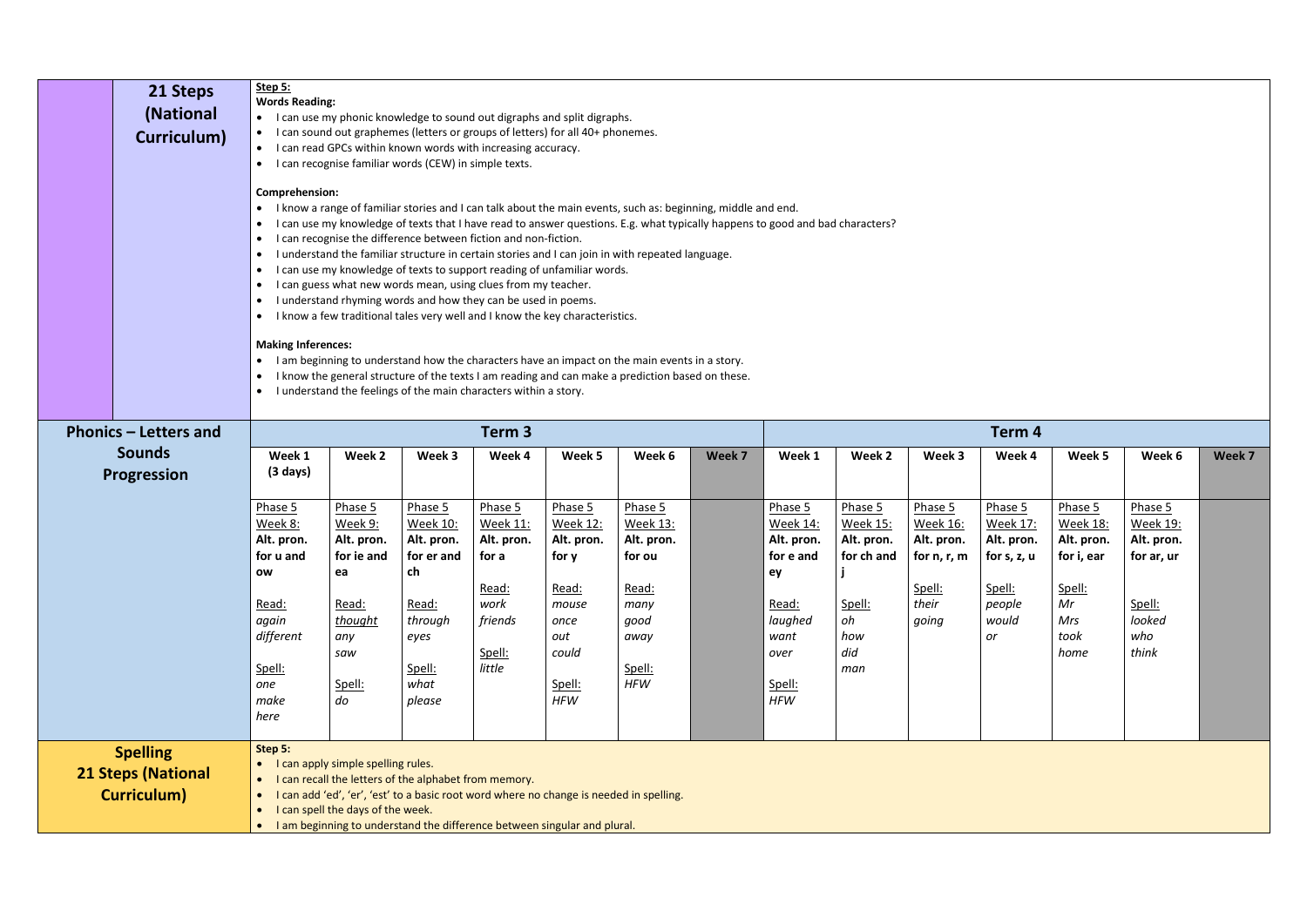| <b>Linked to Phonics and</b><br><b>Reading progression</b>                  |                                                                                                                                                                                                                                                                                                  | • I can represent the phonemes I hear with increasing phonic plausibility.                                                                                                                                                                                                                                                                                                                                                                                                                                                                                                                                                                                                                                                                                                                                                                                                                                                                                                                                                                                                     |                                                                                                                      |                                                                                                                      |                                                                            |                                                           |        |                                                                                               |                                                                                 |                                                                |                                                                                             |                               |        |        |  |
|-----------------------------------------------------------------------------|--------------------------------------------------------------------------------------------------------------------------------------------------------------------------------------------------------------------------------------------------------------------------------------------------|--------------------------------------------------------------------------------------------------------------------------------------------------------------------------------------------------------------------------------------------------------------------------------------------------------------------------------------------------------------------------------------------------------------------------------------------------------------------------------------------------------------------------------------------------------------------------------------------------------------------------------------------------------------------------------------------------------------------------------------------------------------------------------------------------------------------------------------------------------------------------------------------------------------------------------------------------------------------------------------------------------------------------------------------------------------------------------|----------------------------------------------------------------------------------------------------------------------|----------------------------------------------------------------------------------------------------------------------|----------------------------------------------------------------------------|-----------------------------------------------------------|--------|-----------------------------------------------------------------------------------------------|---------------------------------------------------------------------------------|----------------------------------------------------------------|---------------------------------------------------------------------------------------------|-------------------------------|--------|--------|--|
|                                                                             |                                                                                                                                                                                                                                                                                                  |                                                                                                                                                                                                                                                                                                                                                                                                                                                                                                                                                                                                                                                                                                                                                                                                                                                                                                                                                                                                                                                                                |                                                                                                                      | Term <sub>3</sub>                                                                                                    |                                                                            |                                                           |        |                                                                                               |                                                                                 |                                                                | Term 4                                                                                      |                               |        |        |  |
| <b>Writing</b>                                                              | Week 1<br>$(3 \text{ days})$                                                                                                                                                                                                                                                                     | Week 2                                                                                                                                                                                                                                                                                                                                                                                                                                                                                                                                                                                                                                                                                                                                                                                                                                                                                                                                                                                                                                                                         | Week 3                                                                                                               | Week 4                                                                                                               | Week 5                                                                     | Week 6                                                    | Week 7 | Week 1                                                                                        | Week 2                                                                          | Week 3                                                         | Week 4                                                                                      | Week 5                        | Week 6 | Week 7 |  |
|                                                                             | <b>Christmas</b><br>Recount<br>and New<br>Year's<br>Resolutio<br>ns                                                                                                                                                                                                                              | Fiction-<br><b>Chinese</b><br><b>New Year</b><br><b>Story</b>                                                                                                                                                                                                                                                                                                                                                                                                                                                                                                                                                                                                                                                                                                                                                                                                                                                                                                                                                                                                                  |                                                                                                                      | <b>Fiction- Three Little</b><br><b>Pigs/True Story of Three</b><br><b>Little Pigs Drama</b><br><b>Letter Writing</b> |                                                                            | <b>Non-Fiction- Castles</b><br><b>Information Leaflet</b> |        | <b>Trip Recount</b>                                                                           |                                                                                 | <b>Descriptive Writing-Toys</b><br><b>Lotso Bear-Toy Story</b> |                                                                                             | <b>Fiction- Toys in Space</b> |        |        |  |
| <b>Genre/composition</b><br><b>Writing:</b><br>(Including EGPS)<br>21 Steps | $\bullet$ Past<br>tense<br>• Adjective<br>-S<br>• Verbs<br>• Question<br>-S                                                                                                                                                                                                                      | • Fictional<br>writing<br>• Setting<br>and<br>character<br>description<br>$\bullet$ e/es plural<br>$\bullet$ because/b<br>ut<br>$\bullet$ -ed past<br>tense                                                                                                                                                                                                                                                                                                                                                                                                                                                                                                                                                                                                                                                                                                                                                                                                                                                                                                                    | $\bullet$ Drama<br>• Formal writing<br>• Question marks<br>$\bullet$ -er-est<br>• Adjective/verb/noun<br>• Questions |                                                                                                                      | • Persuasive language<br>• CL for proper nouns<br>$\bullet$ Plurals -s -es |                                                           |        | • Past tense<br>• Adjectives<br>• Verbs<br>• Questions<br>• Simple<br>paragraph<br>• Headings | $\bullet$ -er-est<br>• Adjective/verb/noun<br>• Writing from a film<br>stimulus |                                                                | • Speech<br>• Past tense<br>• Imaginative writing<br>• List writing<br>• Invitation writing |                               |        |        |  |
|                                                                             | <b>Composition:</b><br><b>Step 4-6:</b><br>$\bullet$<br>$\bullet$<br>$\bullet$<br>$\bullet$<br>Step 5:<br><b>Punctuation:</b><br>Step 5:<br>• I use capital letters and full stops throughout my writing.<br>• I understand what a sentence is and that it has a capital letter and a full stop. | I can plan or say out loud what I am going to write about.<br>I can compose a sentence orally before writing.<br>I can repeat my sentence before writing so that it is clear in my head and helps me to remember it<br>I can sequence sentences to form short narratives<br>• I can write in a variety of different genre including: poetry, real events, fictional experiences and for different purposes.<br>• I can use and apply what I have learnt through sentence and word work<br>• I can re-read what I have written to check that it makes sense.<br>• I can read aloud my writing clearly enough to be heard by my peers and the teacher.<br>• I can evaluate what I have written with the teacher or another pupil.<br><b>Vocabulary and Grammar:</b><br>• I am beginning to use the conjunction 'and', call it a 'joining word' and am beginning to use other joining words e.g. but.<br>• I can use a simple sentence structure.<br>• I can use a question.<br>• I can use an exclamation.<br>• I am beginning to use adjectives (colour, shape, size, emotion). |                                                                                                                      |                                                                                                                      |                                                                            |                                                           |        |                                                                                               |                                                                                 |                                                                |                                                                                             |                               |        |        |  |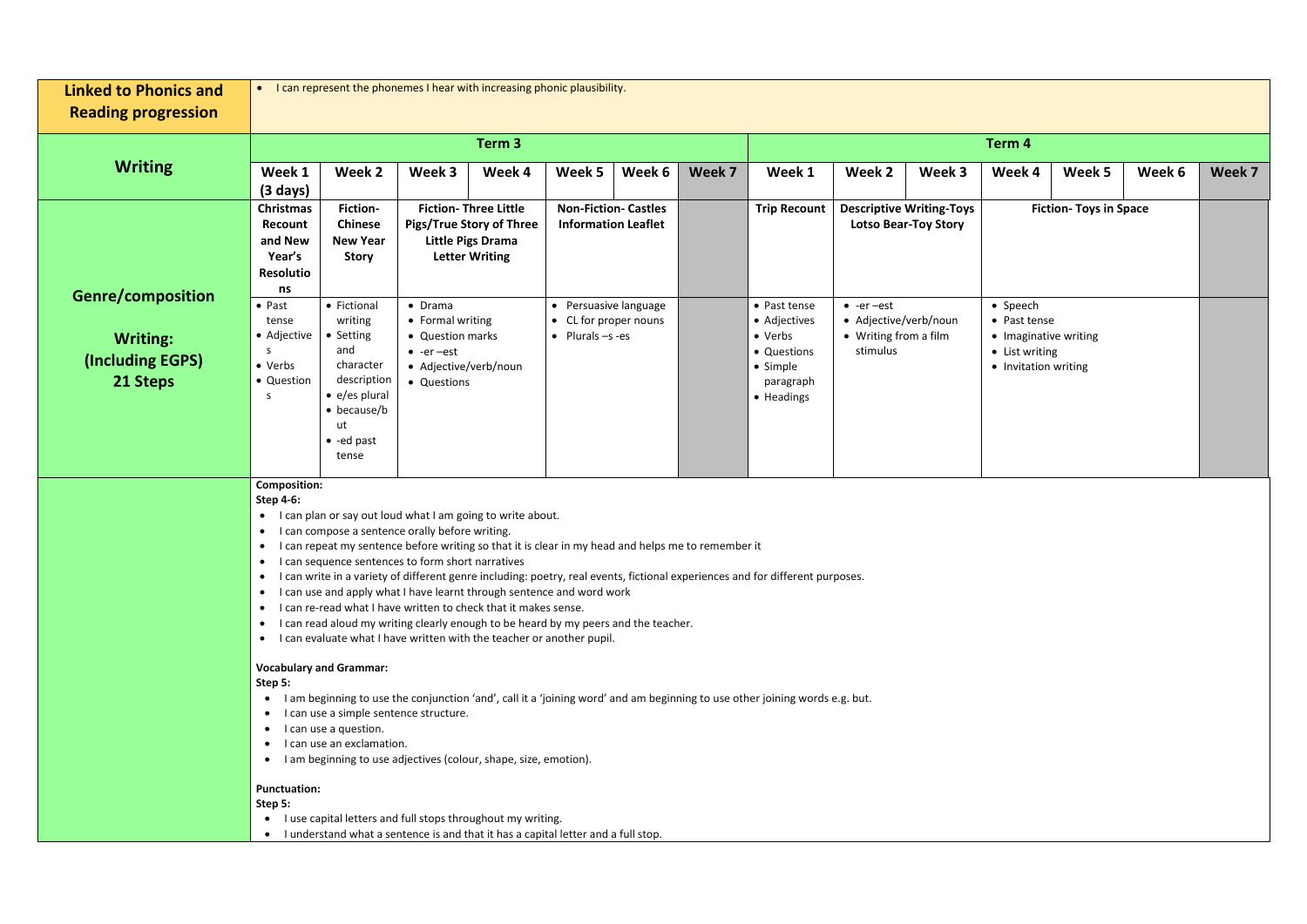|                            | I can match capital letters and lower case letters which are visually dissimilar                                                      |
|----------------------------|---------------------------------------------------------------------------------------------------------------------------------------|
|                            | I can write an increasing number of capital letters (e.g. in the days of the week and my friend's names)                              |
|                            |                                                                                                                                       |
|                            | Pupils should be taught to:                                                                                                           |
|                            | Sit correctly at a table, holding a pencil comfortably and correctly                                                                  |
| Handwriting:               | Begin to form lower-case letters in the correct direction, starting and finishing in the right place                                  |
|                            | Form capital letters                                                                                                                  |
| <b>National Curriculum</b> | Form digits 0-9                                                                                                                       |
|                            | Understand which letters belong to which handwriting 'families' (i.e. letters that are formed in similar ways) and to practise these. |
|                            |                                                                                                                                       |
|                            | Step 5:                                                                                                                               |
| Handwriting:               | can write lower case letters in the correct direction, starting and finishing in the correct place.                                   |
|                            | I can form an increasing number of capital letters correctly.                                                                         |
| 21 Steps                   | I am beginning to form full stop, question mark and exclamation mark.                                                                 |
|                            | I am beginning to identify letters that belong to the same 'handwriting families'.                                                    |

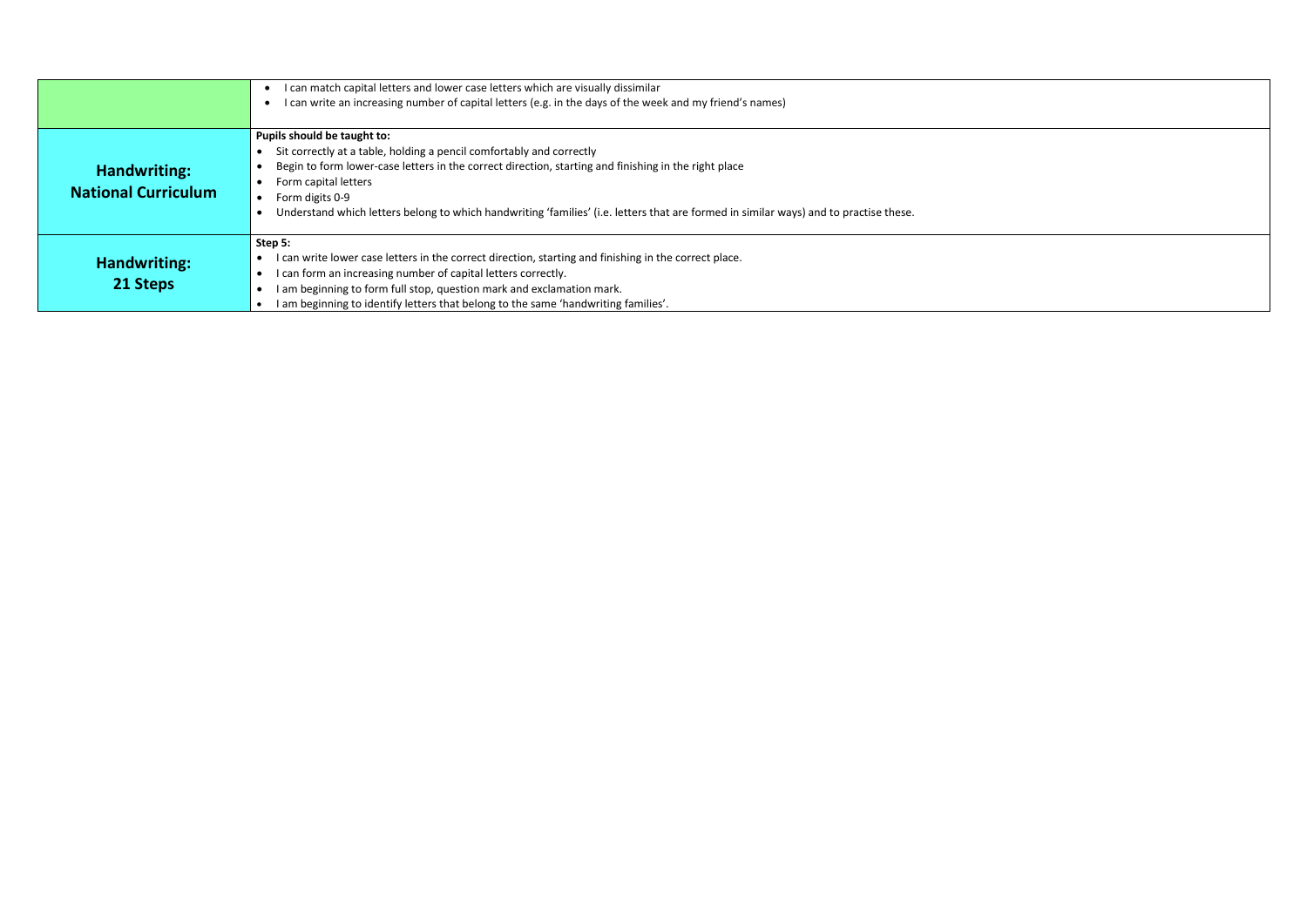

## **English Coverage Year 1 2021-2022**

SUMMER Term

| <b>Reading</b> |                                                                                                                                                                                                                          | Term 5                                                                                                                                                                                                                                                                                                                                                                                                                                                                                                                                                                                                                                                                                                                                                                                                                                                                     | Term <sub>6</sub>                                                                                                                                                                                                                                                                                                                                                                                                                                                                                                |  |  |  |  |
|----------------|--------------------------------------------------------------------------------------------------------------------------------------------------------------------------------------------------------------------------|----------------------------------------------------------------------------------------------------------------------------------------------------------------------------------------------------------------------------------------------------------------------------------------------------------------------------------------------------------------------------------------------------------------------------------------------------------------------------------------------------------------------------------------------------------------------------------------------------------------------------------------------------------------------------------------------------------------------------------------------------------------------------------------------------------------------------------------------------------------------------|------------------------------------------------------------------------------------------------------------------------------------------------------------------------------------------------------------------------------------------------------------------------------------------------------------------------------------------------------------------------------------------------------------------------------------------------------------------------------------------------------------------|--|--|--|--|
|                | Whole class book<br>Specify whether it will be a<br>writing focus or just for<br>reading aloud                                                                                                                           | Life Cycle of a Butterfly<br>$\bullet$<br>Various non-fiction texts to look for common features<br>www.switchzoo.com<br>$\bullet$<br>(+ various books read for joy daily)<br>$\bullet$                                                                                                                                                                                                                                                                                                                                                                                                                                                                                                                                                                                                                                                                                     | Seasides in the Past- Magic Grandad<br>What was it like in the Past? At The Seaside by Louis<br>Sharing a Shell by Julia Donaldson<br>$\bullet$<br>Sea Star Wishes: Poems from the Coast by Eric (<br>At the Sea Floor Café: Odd Ocean Critter Poems<br>(+ various books read for joy daily)<br>$\bullet$                                                                                                                                                                                                        |  |  |  |  |
|                | <b>Guided Reading</b><br><b>Skills Foci:</b><br><b>Bronze Silver Gold</b><br><b>Reading Vipers</b><br><b>Vocabulary</b><br><b>I</b> nfer<br>Predict<br><b>Explain</b><br><b>Retrieve</b><br><b>Sequence or Summarise</b> | <b>Reading Viper Focus: Explain</b><br>I understand the familiar structure in certain stories and I can join in<br>with repeated language.<br>I can sound-out graphemes (letters or groups of letters) for all 40+<br>phonemes.<br>I can recognise familiar words (CEW) in simple texts.<br>I can self-correct when I spot mistakes.<br>I can read sections of text in my head and answer questions about it.<br>I can explain common themes in books and make connections to<br>previous texts.<br><b>VIPERS Qs: Explain</b><br>Who is your favourite character? Why?<br>Why do you think all the main characters are girls in this book?<br>Would you like to live in this setting? Why/why not?<br>Is there anything you would change about this story?<br>Do you like this text? What do you like about it?<br>I can summarise key points in texts using my own words. | <b>Reading Viper Focus: Infer</b><br>I can sound-out graphemes (letters<br>phonemes.<br>I can recognise familiar words (CEW<br>I can read with increasing fluency at<br>I can deduce meaning from unfamil<br>context in a sentence.<br>I can discuss common themes and e<br>I can identify rhyme.<br>I can infer meaning from written wo<br>VIPERS Qs: Infer<br>Why was feeling?<br>Why did  happen?<br>Why did  say ?<br>Can you explain why?<br>What do you think the author intend<br>How does make you feel? |  |  |  |  |
|                | 21 Steps                                                                                                                                                                                                                 | I can use and apply information read in texts in my own writing.<br><b>Words Reading:</b>                                                                                                                                                                                                                                                                                                                                                                                                                                                                                                                                                                                                                                                                                                                                                                                  | I can make connections between ev<br>experiences.                                                                                                                                                                                                                                                                                                                                                                                                                                                                |  |  |  |  |
|                | (National<br>Curriculum)                                                                                                                                                                                                 | I can use phonic knowledge to blend sounds together to read words, including long phonemes.<br>I can read words without overt sounding and blending after a few encounters<br>$\bullet$<br>I can read the common exception words<br>$\bullet$<br>I can read accurately words containing GPCs that have been taught.<br>$\bullet$<br>I can read familiar endings to words (:s, :es, :ing, :ed, :er, :est).<br>$\bullet$<br>I am beginning to spot errors in decoding and attempt to self-correct<br>$\bullet$<br>I am starting notice contractions and am beginning to understand them.<br>$\bullet$<br>I am starting to be aware of, and use, alternative sounds for graphemes                                                                                                                                                                                             |                                                                                                                                                                                                                                                                                                                                                                                                                                                                                                                  |  |  |  |  |



de by Louise Spilsbury

st by Eric Ode ter Poems by Leslie Bulion

es (letters or groups of letters) for all 40+

**I** records (CEW) in simple texts.

**fluency and expression.** 

m unfamiliar words based on their

**Imes and events.** 

*I can infer meaning from written word.* 

*What do you think the author intended when they said……….? How does ……….make you feel?*

**I** etween events in books and my own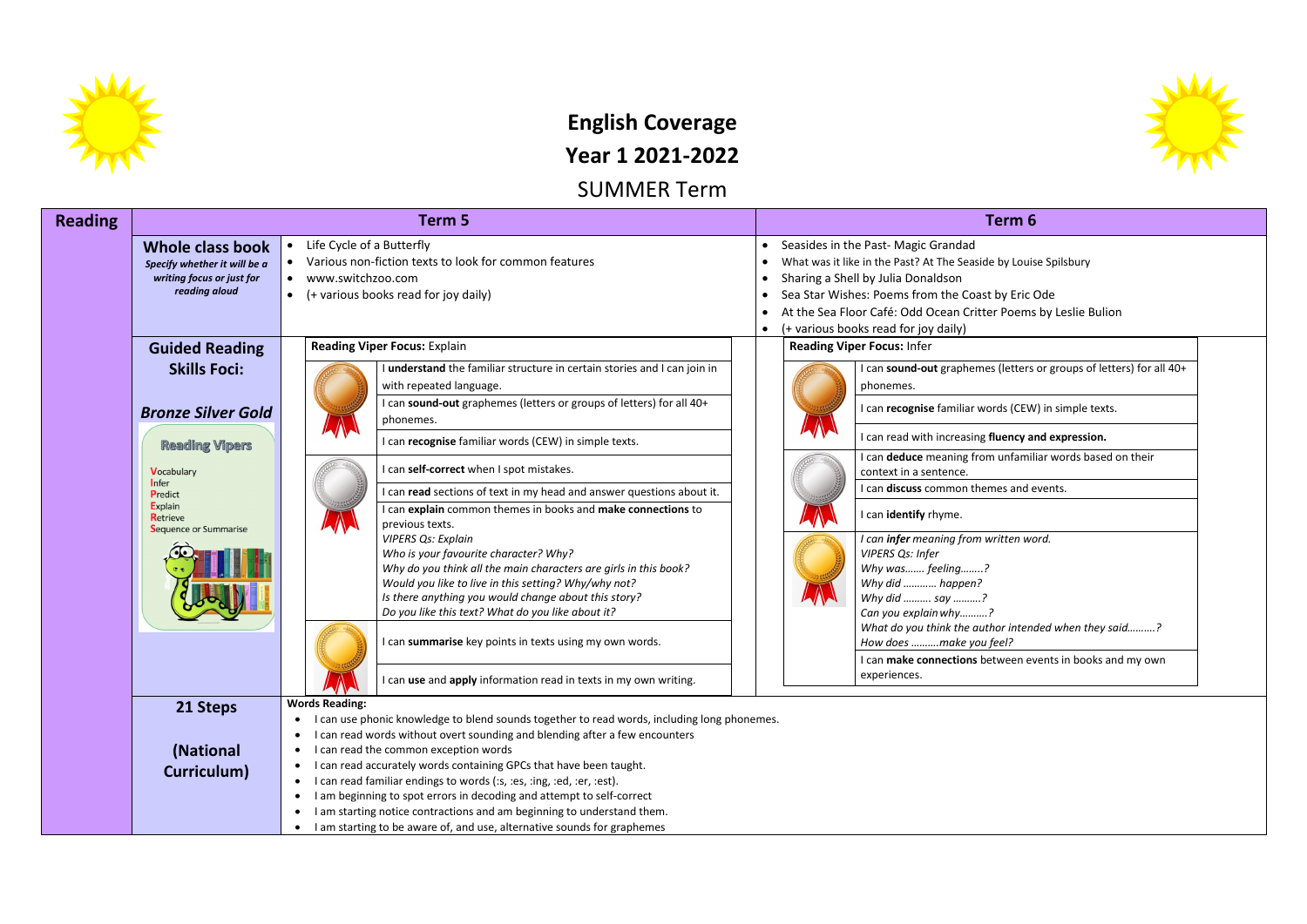|                                                                                                           | these will vary according to the phonics programme being used in your school<br>$\bullet$<br>$\bullet$<br>$\bullet$<br>$\bullet$<br>$\bullet$<br>$\bullet$<br>$\bullet$<br>$\bullet$<br>$\bullet$<br>$\bullet$<br>$\bullet$<br>$\bullet$<br>$\bullet$                                                                                                                                                                                                                                                                                                        | <b>Comprehension:</b><br>I can identify the main events or key points in a text.<br>I can answer straight forward questions about a story.<br>I can recognise the difference between fiction and non-fiction.<br>I can recognise obvious story language- 'Once upon a time Big Bad Wolf' and recognise a range of patterns in texts, including stories, rhymes and non-fiction.<br>I can explain clearly my understanding of what is read to me<br>I can recognise repetition of language in my reading.<br>I can discuss what new words mean, linking new meanings to those I already know.<br>I can appreciate rhymes and poem and recite some by heart.<br>I am very familiar with key stories, fairy stories and traditional tales, retelling them and considering their particular characteristics.<br>• I can participate in discussion about what is read to me, taking turns and listening to what others say.<br><b>Making Inferences:</b><br>I can express opinions about main events and characters in a story.<br>I can make simple predictions about the characters.<br>I can recognise why a character is feeling a certain way.<br>I can link what I read or hear to my own experiences, with support. |                                                                                        |                                                                                        |                                                                                        |                                                                                           |        |                                                                                             |                                                                                          |                                                                                        |                                                                                        |                                                                                        |            |                              |  |
|-----------------------------------------------------------------------------------------------------------|--------------------------------------------------------------------------------------------------------------------------------------------------------------------------------------------------------------------------------------------------------------------------------------------------------------------------------------------------------------------------------------------------------------------------------------------------------------------------------------------------------------------------------------------------------------|-----------------------------------------------------------------------------------------------------------------------------------------------------------------------------------------------------------------------------------------------------------------------------------------------------------------------------------------------------------------------------------------------------------------------------------------------------------------------------------------------------------------------------------------------------------------------------------------------------------------------------------------------------------------------------------------------------------------------------------------------------------------------------------------------------------------------------------------------------------------------------------------------------------------------------------------------------------------------------------------------------------------------------------------------------------------------------------------------------------------------------------------------------------------------------------------------------------------------|----------------------------------------------------------------------------------------|----------------------------------------------------------------------------------------|----------------------------------------------------------------------------------------|-------------------------------------------------------------------------------------------|--------|---------------------------------------------------------------------------------------------|------------------------------------------------------------------------------------------|----------------------------------------------------------------------------------------|----------------------------------------------------------------------------------------|----------------------------------------------------------------------------------------|------------|------------------------------|--|
| <b>Phonics – Letters and Sounds</b>                                                                       |                                                                                                                                                                                                                                                                                                                                                                                                                                                                                                                                                              | Term 5<br>Term 6                                                                                                                                                                                                                                                                                                                                                                                                                                                                                                                                                                                                                                                                                                                                                                                                                                                                                                                                                                                                                                                                                                                                                                                                      |                                                                                        |                                                                                        |                                                                                        |                                                                                           |        |                                                                                             |                                                                                          |                                                                                        |                                                                                        |                                                                                        |            |                              |  |
| <b>Progression</b>                                                                                        | Week 1<br>$(4 \text{ days})$                                                                                                                                                                                                                                                                                                                                                                                                                                                                                                                                 | Week 2                                                                                                                                                                                                                                                                                                                                                                                                                                                                                                                                                                                                                                                                                                                                                                                                                                                                                                                                                                                                                                                                                                                                                                                                                | Week 3<br>$(4 \text{ days})$                                                           | Week 4                                                                                 | Week 5                                                                                 | Week 6                                                                                    | Week 7 | Week 1                                                                                      | Week 2                                                                                   | Week 3                                                                                 | Week 4                                                                                 | Week 5                                                                                 | Week 6     | Week 7<br>$(3 \text{ days})$ |  |
|                                                                                                           | Phase 5<br><b>Week 20:</b><br>Alt. pron.<br>for air<br>Spell:<br>called<br>school<br>didn't                                                                                                                                                                                                                                                                                                                                                                                                                                                                  | Phase 5<br><b>Week 21:</b><br>Alt. pron.<br>for or<br>Spell:<br>asked<br>know<br>ran<br>can't                                                                                                                                                                                                                                                                                                                                                                                                                                                                                                                                                                                                                                                                                                                                                                                                                                                                                                                                                                                                                                                                                                                         | Phase 5<br><b>Week 22:</b><br>Alt. pron.<br>for oo<br>Spell:<br>bear<br>long<br>things | Phase 5<br><b>Week 23:</b><br>Alt. pron.<br>for ai<br>Spell:<br>new<br>after<br>wanted | Phase 5<br><b>Week 24:</b><br>Alt. pron.<br>for ee<br>Spell:<br>eat<br>everyone<br>our | Phase 5<br><b>Week 25:</b><br>Alt. pron.<br>for igh<br><u>Spell:</u><br>two<br>has<br>yes |        | Phase 5<br><b>Week 26:</b><br>Alt. pron. for<br>oa<br><u>Spell:</u><br>play<br>take<br>well | Phase 5<br><b>Week 27:</b><br>Alt. pron.<br>for $y/$ oo<br>Spell:<br>find<br>more<br>ľII | Phase 5<br><b>Week 28:</b><br>Alt. pron.<br>for oo<br>Spell:<br>round<br>tree<br>magic | Phase 5<br><b>Week 29:</b><br>Alt. pron.<br>for oo<br>Spell:<br>shouted<br>us<br>other | Phase 5<br><b>Week 30:</b><br>Alt. pron.<br>for sh<br>Spell:<br>shouted<br>us<br>other | Assessment |                              |  |
| Spelling-21 Steps (National<br><b>Curriculum</b> )<br><b>Linked to Phonics and Reading</b><br>progression | Step 6:<br>• I can confidently spell words containing the 40 phonemes.<br>I can confidently use letter names to distinguish between different spellings with the same sound.<br>$\bullet$<br>I can add the prefix 'un' and recognise its impact.<br>$\bullet$<br>I understand and use singular and plural and add correct suffixes.<br>• I am able to use different ways of spelling long vowel phonemes.<br>I can add suffix-ing to a root word where no change is needed in spelling.<br>$\bullet$<br>I can write a simple dictated sentence.<br>$\bullet$ |                                                                                                                                                                                                                                                                                                                                                                                                                                                                                                                                                                                                                                                                                                                                                                                                                                                                                                                                                                                                                                                                                                                                                                                                                       |                                                                                        |                                                                                        |                                                                                        |                                                                                           |        |                                                                                             |                                                                                          |                                                                                        |                                                                                        |                                                                                        |            |                              |  |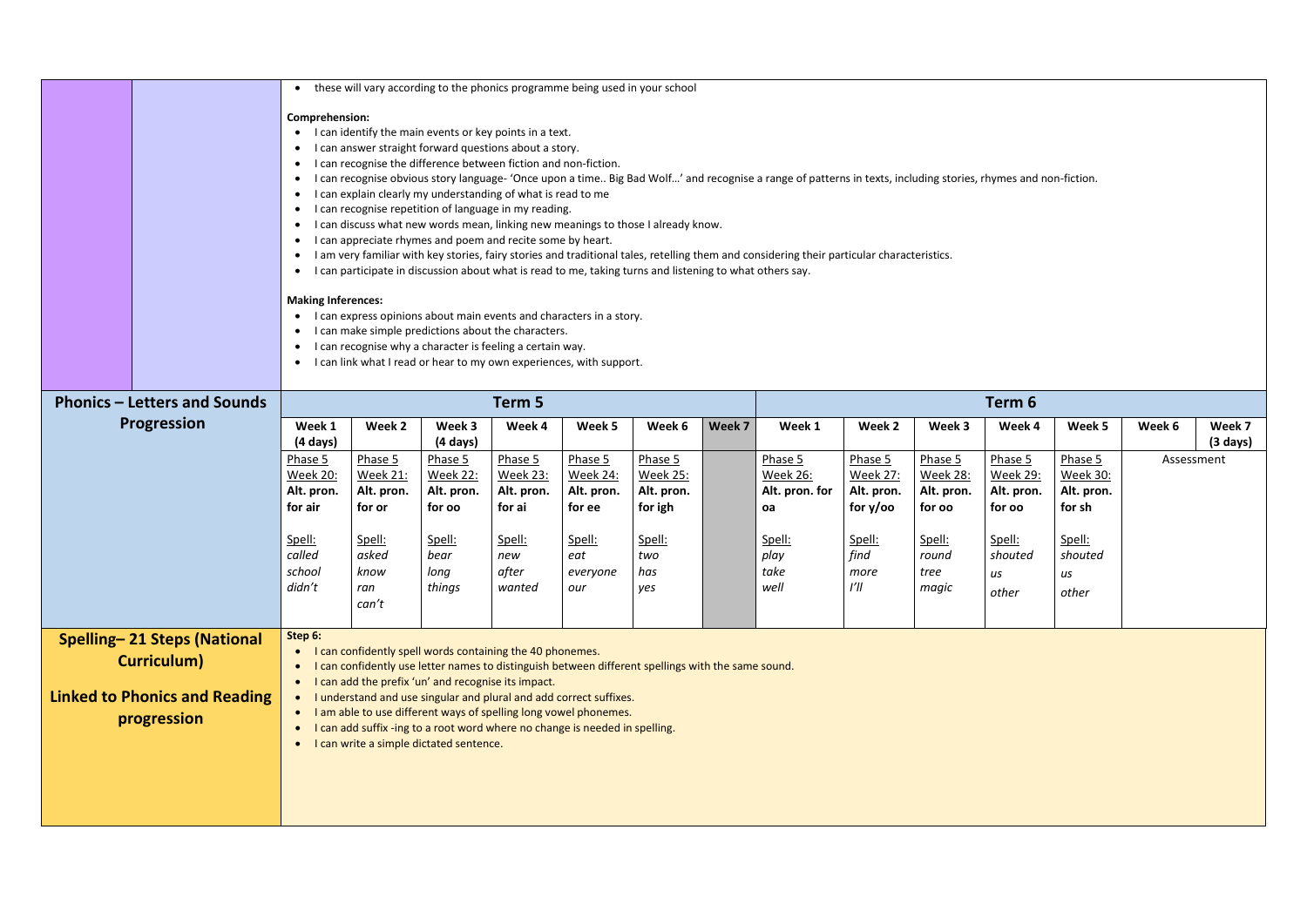| <b>Writing</b>                                  |                                                                                                                                               |                                                                                                                                                                                                                                                                                                                                                                                                                                                                                                                                                                                                                                                                                                                                                                                                                                                 |                    | Term 5                                                            |                                     |        |        |                                                                                                                                                                                                                                                      |                                          |        | Term 6                                          |                                               |                                                                  |                    |
|-------------------------------------------------|-----------------------------------------------------------------------------------------------------------------------------------------------|-------------------------------------------------------------------------------------------------------------------------------------------------------------------------------------------------------------------------------------------------------------------------------------------------------------------------------------------------------------------------------------------------------------------------------------------------------------------------------------------------------------------------------------------------------------------------------------------------------------------------------------------------------------------------------------------------------------------------------------------------------------------------------------------------------------------------------------------------|--------------------|-------------------------------------------------------------------|-------------------------------------|--------|--------|------------------------------------------------------------------------------------------------------------------------------------------------------------------------------------------------------------------------------------------------------|------------------------------------------|--------|-------------------------------------------------|-----------------------------------------------|------------------------------------------------------------------|--------------------|
|                                                 | Week 1                                                                                                                                        | Week 2                                                                                                                                                                                                                                                                                                                                                                                                                                                                                                                                                                                                                                                                                                                                                                                                                                          | Week 3             | Week 4                                                            | Week 5                              | Week 6 | Week 7 | Week 1                                                                                                                                                                                                                                               | Week 2                                   | Week 3 | Week 4                                          | Week 5                                        | Week 6                                                           | Week 7             |
|                                                 | (4 days)                                                                                                                                      |                                                                                                                                                                                                                                                                                                                                                                                                                                                                                                                                                                                                                                                                                                                                                                                                                                                 | $(4 \text{ days})$ |                                                                   | <b>Animal Fact Files</b>            |        |        |                                                                                                                                                                                                                                                      | <b>Non-Fiction: Seasides in the Past</b> |        |                                                 |                                               |                                                                  | $(3 \text{ days})$ |
|                                                 |                                                                                                                                               | Life Cycle of a Butterfly                                                                                                                                                                                                                                                                                                                                                                                                                                                                                                                                                                                                                                                                                                                                                                                                                       |                    |                                                                   |                                     |        |        |                                                                                                                                                                                                                                                      |                                          |        |                                                 | <b>Fiction: Magic Shell</b><br><b>Stories</b> | <b>Poetry: Seasides</b>                                          |                    |
| <b>Genre/Composition</b>                        | Science<br>$\bullet$ ?<br>• CL for proper nouns<br>glossary/index<br>• Using headings<br>• Using conjunctions                                 | • Non-Fiction writing C/C link with<br>• Genre specific- creating a<br>• Writing in a formal style.                                                                                                                                                                                                                                                                                                                                                                                                                                                                                                                                                                                                                                                                                                                                             |                    | Science<br>• Headings<br>• Adjectives for effect<br>$\bullet$ ?!. | • Non-Fiction writing C/C link with |        |        | • Non-Fiction writing C/C link with History<br>$\bullet$ ?<br>$\bullet$<br>• Editing                                                                                                                                                                 |                                          |        | • Adjectives<br>• Conjunctions<br>$\bullet$ ?!. |                                               | • Adjectives<br>• Alliteration<br>$\bullet$ Rhyme<br>$\bullet$ ! |                    |
| <b>Writing:</b><br>(Including EGPS)<br>21 Steps | <b>Composition:</b><br><b>Step 4-6:</b><br>$\bullet$<br>$\bullet$<br>$\bullet$<br>$\bullet$<br>$\bullet$<br>$\bullet$<br>$\bullet$<br>Step 6: | I can plan or say out loud what I am going to write about.<br>• I can compose a sentence orally before writing.<br>I can repeat my sentence before writing so that it is clear in my head and helps me to remember it<br>I can sequence sentences to form short narratives<br>I can use and apply what I have learnt through sentence and word work<br>I can re-read what I have written to check that it makes sense.<br>I can read aloud my writing clearly enough to be heard by my peers and the teacher.<br>I can evaluate what I have written with the teacher or another pupil.<br><b>Vocabulary and Grammar:</b><br>. I can use the conjunction 'and'.<br>• I can write a statement, question and exclamation appropriately.<br>• I can use adjectives to create an effect.<br>• I can write a simple sentence dictated by the teacher. |                    |                                                                   |                                     |        |        | • I can write in a variety of different genre including: poetry, real events, fictional experiences and for different purposes.<br>• I am beginning to use a series of simple sentence structures which may be repeated to write a story or recount. |                                          |        |                                                 |                                               |                                                                  |                    |
|                                                 | <b>Punctuation:</b><br>Step 6:                                                                                                                | • I can use capital letters for proper nouns.<br>. I can use capital letters, full stops, question marks and explanation marks to demarcate sentences.                                                                                                                                                                                                                                                                                                                                                                                                                                                                                                                                                                                                                                                                                          |                    |                                                                   |                                     |        |        |                                                                                                                                                                                                                                                      |                                          |        |                                                 |                                               |                                                                  |                    |
|                                                 |                                                                                                                                               | • I am aware of all capital letters/lower case pairs<br>Pupils should be taught to:                                                                                                                                                                                                                                                                                                                                                                                                                                                                                                                                                                                                                                                                                                                                                             |                    |                                                                   |                                     |        |        |                                                                                                                                                                                                                                                      |                                          |        |                                                 |                                               |                                                                  |                    |
| <b>Handwriting:</b>                             |                                                                                                                                               | Sit correctly at a table, holding a pencil comfortably and correctly                                                                                                                                                                                                                                                                                                                                                                                                                                                                                                                                                                                                                                                                                                                                                                            |                    |                                                                   |                                     |        |        |                                                                                                                                                                                                                                                      |                                          |        |                                                 |                                               |                                                                  |                    |
| <b>National Curriculum</b>                      | $\bullet$                                                                                                                                     | Begin to form lower-case letters in the correct direction, starting and finishing in the right place<br>Form capital letters                                                                                                                                                                                                                                                                                                                                                                                                                                                                                                                                                                                                                                                                                                                    |                    |                                                                   |                                     |        |        |                                                                                                                                                                                                                                                      |                                          |        |                                                 |                                               |                                                                  |                    |
|                                                 | Form digits 0-9                                                                                                                               |                                                                                                                                                                                                                                                                                                                                                                                                                                                                                                                                                                                                                                                                                                                                                                                                                                                 |                    |                                                                   |                                     |        |        |                                                                                                                                                                                                                                                      |                                          |        |                                                 |                                               |                                                                  |                    |
|                                                 | Step 6:                                                                                                                                       |                                                                                                                                                                                                                                                                                                                                                                                                                                                                                                                                                                                                                                                                                                                                                                                                                                                 |                    |                                                                   |                                     |        |        | Understand which letters belong to which handwriting 'families' (i.e. letters that are formed in similar ways) and to practise these.                                                                                                                |                                          |        |                                                 |                                               |                                                                  |                    |
| Handwriting:                                    | I am beginning to write letters that are all a consistent size.<br>$\bullet$                                                                  |                                                                                                                                                                                                                                                                                                                                                                                                                                                                                                                                                                                                                                                                                                                                                                                                                                                 |                    |                                                                   |                                     |        |        |                                                                                                                                                                                                                                                      |                                          |        |                                                 |                                               |                                                                  |                    |
| 21 Steps                                        |                                                                                                                                               | I am beginning to join letters that belong to the same 'handwriting families.'                                                                                                                                                                                                                                                                                                                                                                                                                                                                                                                                                                                                                                                                                                                                                                  |                    |                                                                   |                                     |        |        |                                                                                                                                                                                                                                                      |                                          |        |                                                 |                                               |                                                                  |                    |